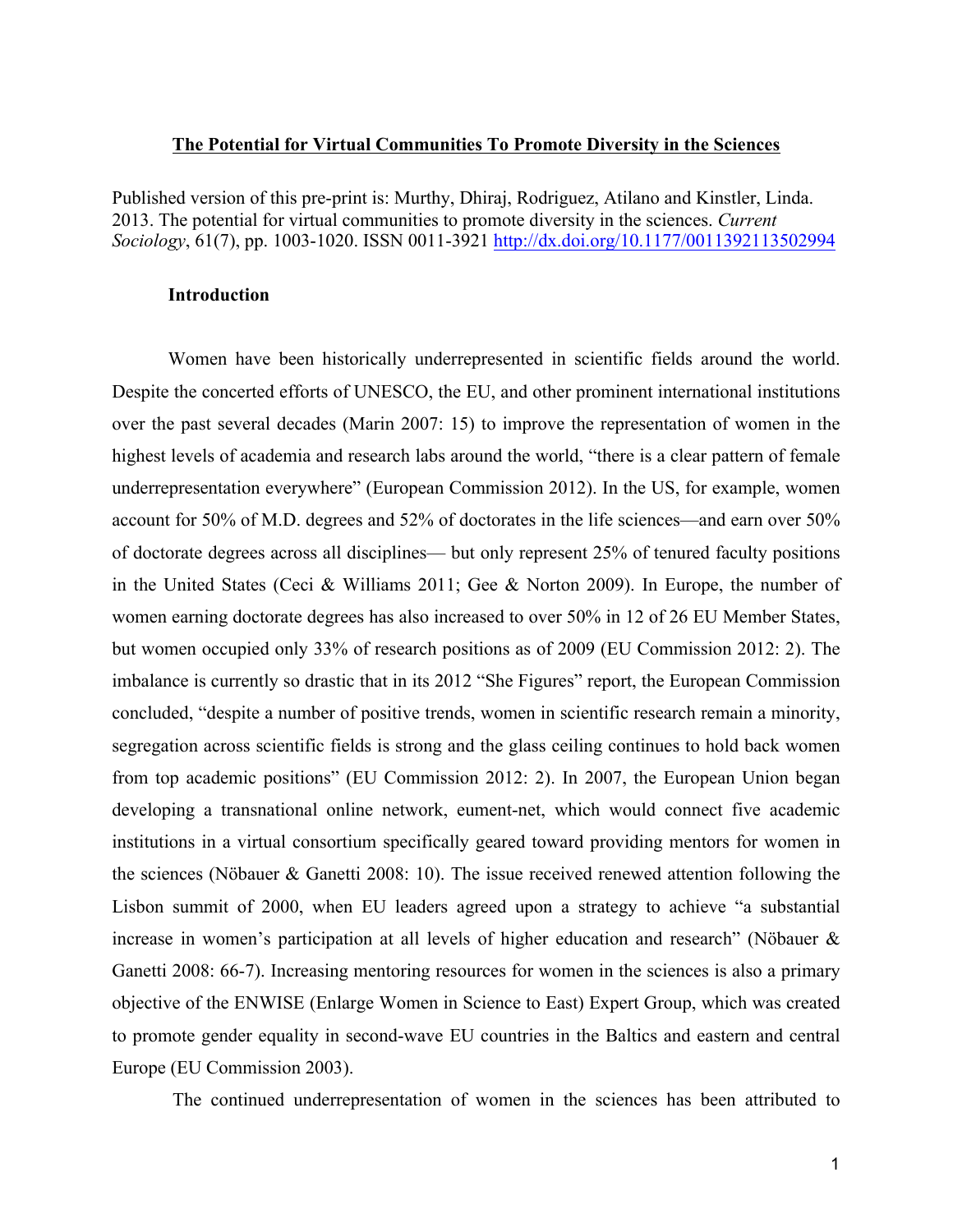discrimination on the basis of gender, but recent studies have found that women are underrepresented in the sciences not simply because of biased grant agencies, journals, and hiring committees, but rather as a result of "factors surrounding family formation and childrearing, gendered expectations, lifestyle choices, and career preferences**—**some originating before or during adolescence" (Ceci & Williams 2011: 3161). Balancing personal and professional life is a primary obstacle for women in the sciences, though gender bias persists in academia (Moss-Racusin 2012: 16476) and impacts the development of mentoring relationships between young female scientists and their professors. A comparative study of men and women chemists confirmed the thesis of Social Cognitive Career Theory, which argues that individual perceptions of career opportunities affect professional decision making: women reported lower levels of mentoring than their male colleagues at all levels of education (Nolan 2008: 238). In a study of OURNET, a listserv dealing with issues of women in the sciences, Kleinman (2008) found that members were inhibited by "social norms or barriers [that] prevent them from seeking information, advice, or support from their workplace colleagues" (Kleinman 2003: 87). The emergence of virtual forums specifically aimed at addressing real-world obstacles that women in the sciences face suggests that online communities provide unique discursive spaces for empowering underrepresented groups. The emergence of these positive virtual spaces is particularly important to note given that many spaces and interactions on the Internet reaffirm, reinscribe, or magnify gender inequalities. For example, a study of online scholarly exchanges between academics in Southeast Asia and the US found that Internet-mediated interactions do not 'necessarily "level the playing field" [… and may] even propagate or exacerbate the inherent positional inequalities in the system' (Thompson 2006: 55). For example, blogshops, fashion blogs that sell women's clothing and accessories, were touted to be empowering the women who ran them, but have been found to 'play out an internalized "male gaze"' and 'conform to sociocultural expectations of emphasized femininity' (Abidin and Thompson: 474).

This paper focuses on WomenScientists1, an online forum within a larger life science community of practice. The forum has a global reach, but most participants are affluent, white women based primarily in the UK and US. 171 unique users have participated in WomenScientists1. Users are asked to identify themselves, at a minimum, only with a username of their choice. The forum is geared toward issues relevant to female scientists. Through an empirical study of forum posts, profiles, and other forum data, this paper finds that there is a real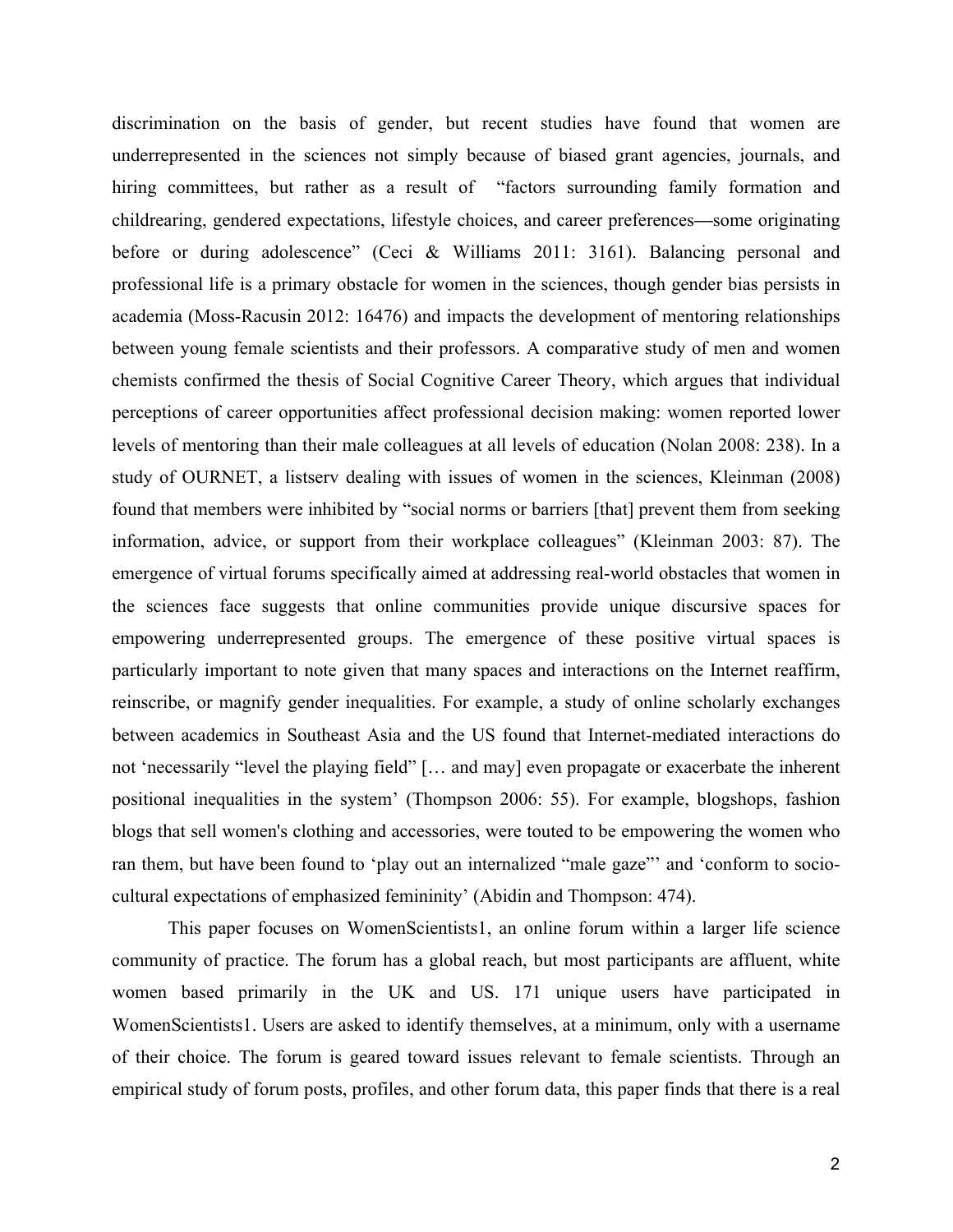problem of women participating in the sciences and that online mentoring offers discernible solutions to address this problem. Ultimately, WomenScientists1, was found to be a positive and supportive space for women scientists to virtually interact and mentor each other. It was found to create support, solidarity, and identity amongst its members.

### **Virtual Communities and Social Inequalities**

Sassen (2002: 370) argues, Internet "use is constructed or constituted in terms of specific cultures and practices through and within which users articulate the experience/utility of electronic space". Ultimately, virtual communities are gendered, shaped by "mediating cultures" that interpellate online actors through social, political, and economic terms. Though Internet traffic is expected to quadruple by 2015 (Cisco 2011), access to the Internet in the developing world remains largely confined to urban elites. Where emergent online communities are forming, however, the literature shows they are providing new, inclusive spaces for underrepresented minorities to communicate and solidify group identity. Virtual communities have been researched broadly within the context of underrepresented groups. For example, UNESCO observes that Information and Communication Technologies (ICT) can facilitate greater representation of women in the public sphere because online communication provides "simple access to information and improved communications [which] can end the isolation of women" (Huyer and Sikoska 2003: 5). This stems from the view that the Internet can serve as an equalizer by disseminating information and invigorating discussions amongst different diverse individuals regardless of the biases they face. By mediating these spaces, the Internet has the potential to increase representation. (Papacharissi 2008).

Virtual communities are constitutive as well as empowering; writing in this journal, Brickell (2012) has examined how individuals are constituted as subjects on the Internet (through Althuserian and Foucauldian modes of analysis). His research interrogates the influence of symbolic interactionism in new media studies, and argues that dynamically networked individuals constitute their identities through the architecture and content of virtual communities. Conceived as such, online forums become virtual spaces designated for the creation of new discourses of gender and sexuality. They may enable underrepresented groups to enunciate and constitute collective identity in a way that may be difficult face-to-face. Studies on Internet use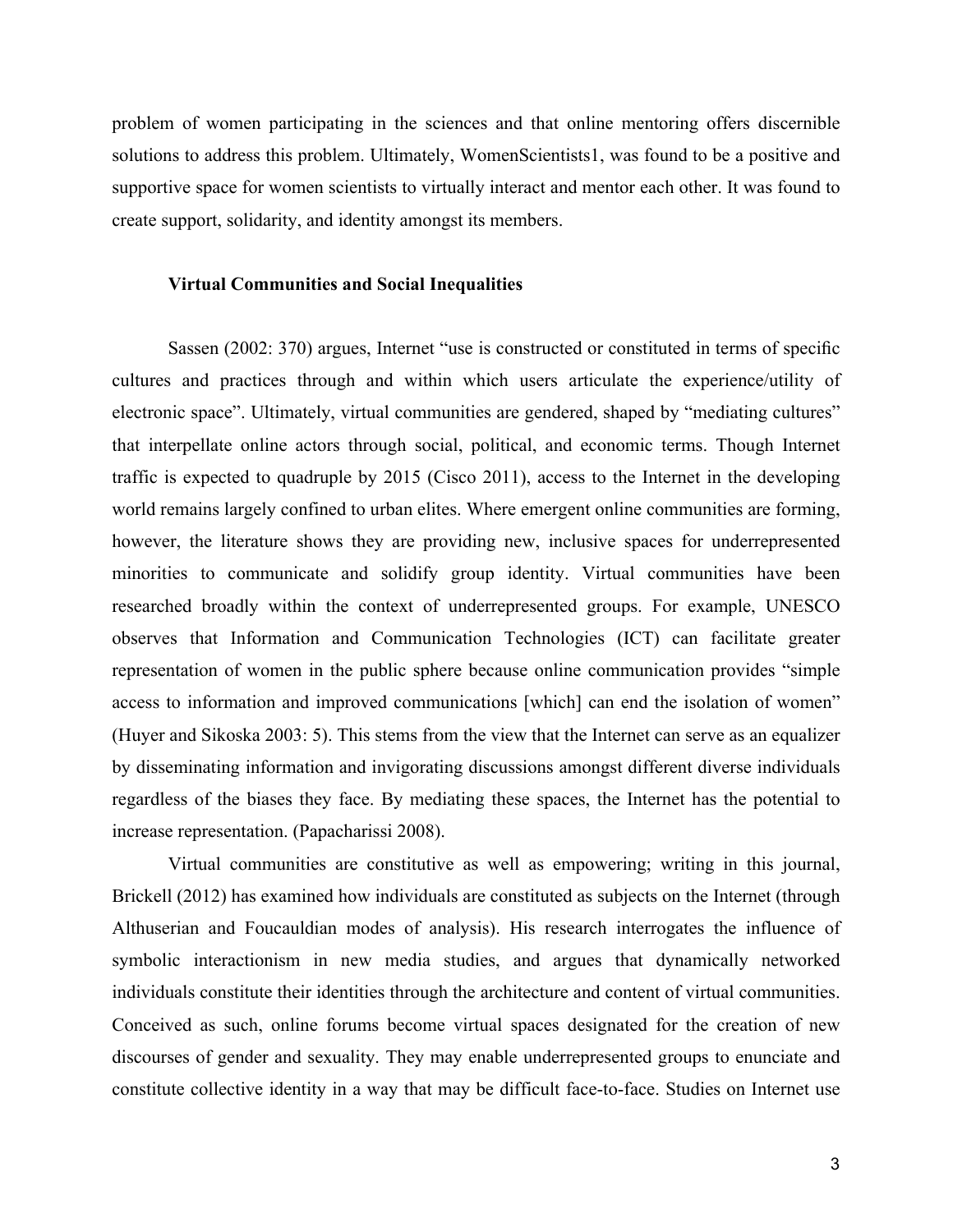among low-income families, sexual minorities, and African-American women have found that online networks can only be used for social empowerment when they address the practical realities of everyday life and break the cycle of "regard[ing] the use of the internet as separate from the social realities of disadvantaged user communities" (Mehra & Merkel 2004: 799). In a previous issue of this journal, Arora (2012) situates emerging virtual modes of interactivity within "real-world infrastructures," investigating how individual actors enact identity online. Digital inequalities, Schulz (2012: 248) argues, stem from pre-existing social inequities. Often, this leads to the creation of customized online spaces in which people interact with those who share a specific interest, culture, or identity. The structure of virtual communities determines the parameters by which Internet users identify themselves within specialized groups—social networks ask for a wide range of information and give users varying degrees of freedom in deciding how much information they would like to provide. As Brickell (2012: 31) puts it, users "may be simultaneously enabled and limited by the architectural factors of the website, the material circumstances of their lives and the impressions formed by cyberspace's other inhabitants".

### **The Impact of Online Mentoring**

Women in science, technology, engineering, and math (known as STEM fields in the US and STS—Science, Technology, and Society—in Europe) are forming virtual communities to discuss the gendered aspects of scientific professions, and online forums are helping shape mentoring networks for young female scientists. However, this trend is by no means limited to the sciences. For instance, Stein (2009: 4) found that women in legal professions are turning to blogging "to resolve their disputes, address their personal grievances, challenge implicit male bias engrained in the profession, and share and obtain the information they need to become stronger bargainers in the workplace." Online networks and their concomitant public spheres are unique spaces in which women can discuss the impact of their professions on their personal lives in language that is often harder to enunciate face-to-face. Working environments often preclude intimate discussion of this kind, unintentionally encouraging women to turn to virtual communities for support. Cole (2011: 1161) examines how women with disabilities used the online forum GimpGirl Community to develop a community discourse that challenges existing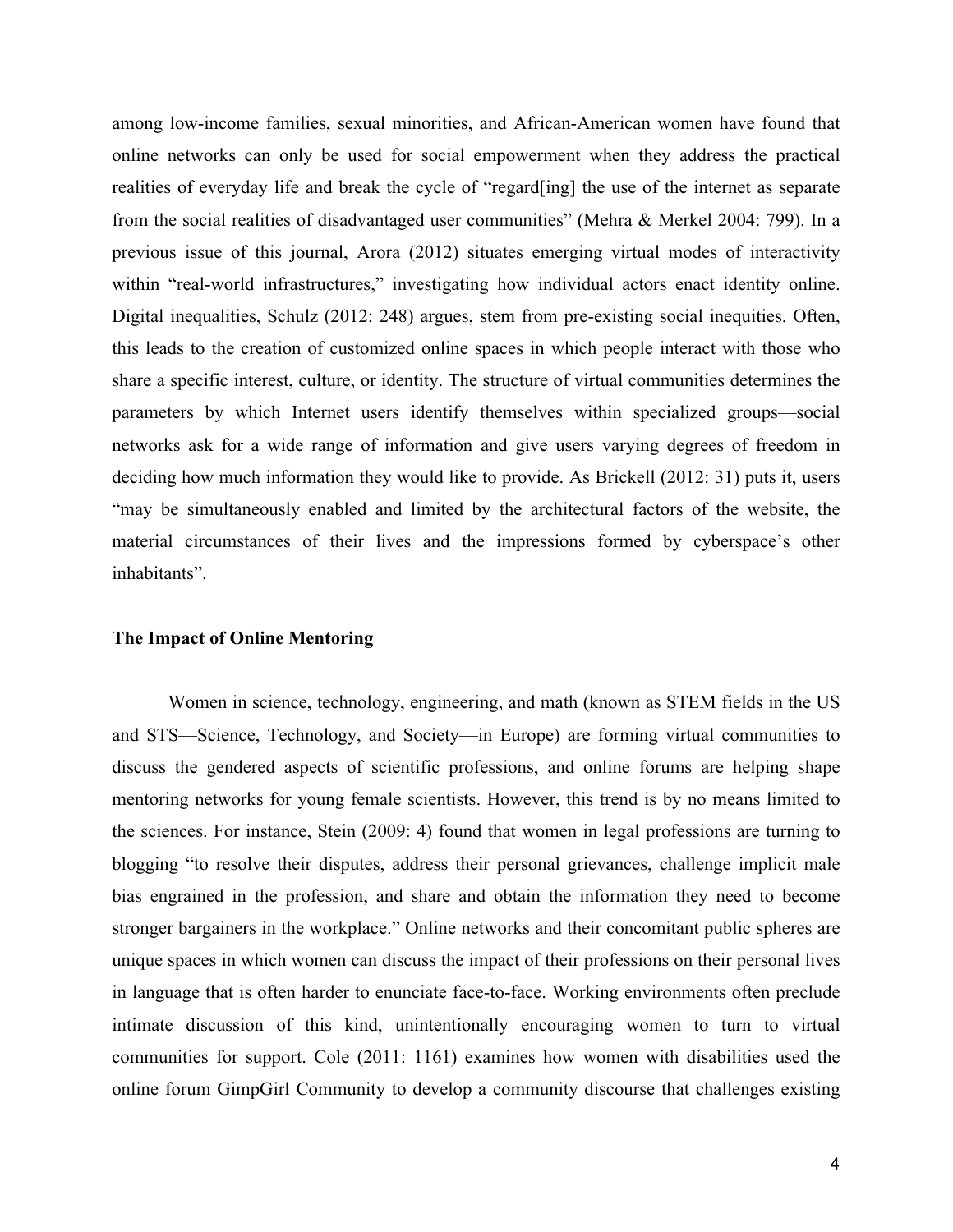norms of femininity. Kennedy (2000) observes how women interacted online and how their interactions created a 'sense of community' through virtual forums.

Online spaces have the potential to further discourse amongst women both professionally and personally. As Kennedy (2000) demonstrates, women tend to construct such virtual communities because they want to communicate with others who share their experiences or have overcome similar gender barriers. Zorn's (2004) study of Vifu (Virtual International Women's University) substantiates this conclusion: Vifu allowed women from diverse global backgrounds to come together to discuss relevant issues, and Zorn, like Kennedy (2000) argues that the strategic actions that arose from the discussions on the site fostered a strong sense of community amongst the users. Fay (2007) describes the goals that the coordinator of vifu had in that '[i]t was imagined as a 'lived in' space, a truly user friendly platform for networking in which the focus was on 'being together' rather than technological know-how' (Fay 2007: 5). Online spaces geared toward women promote the formation of a group identity amongst their users and serve as environments where participants can communicate with and support one another.

Recent studies (Nolan 2008, Moss-Racusin 2012) have found that the relationship between female scientists and their professors is a reliable indicator of future success: the higher the quality of mentorship received, the more likely it is that female scientists will advance in their respective fields. A healthy mentoring relationship can be instrumental in inspiring women to complete their degree (Chesler and Chesler, 2002). Preston (2004: 92) concludes that without these mentoring relationships, women are more likely to drop out of the STEM and STS pipelines, and that insufficient levels and quality of mentoring adversely affects female scientists more than the same deficiencies would hinder male scientists. Secondly, an understanding of the issues that women face in the sciences proves crucial to establishing and maintaining a positive mentoring relationship. "Women in academic settings […] were less likely than men to be mentored, possibly because of the small number of potential mentors who understand the needs of a woman in science and possibly because of potential mentors' differing expectations about the success of men and women in science (Preston 2004: 110). Indeed, Moss-Racusin (2012: 16476) found that male and female professors were equally likely to demonstrate a subtle bias against female scientists. As Kleinman (2000) and Single et al. (2005) conclude, electronically mediated communication focusing on women's issues is especially influential for women who most stand to benefit from advice on overcoming gender-specific hardships.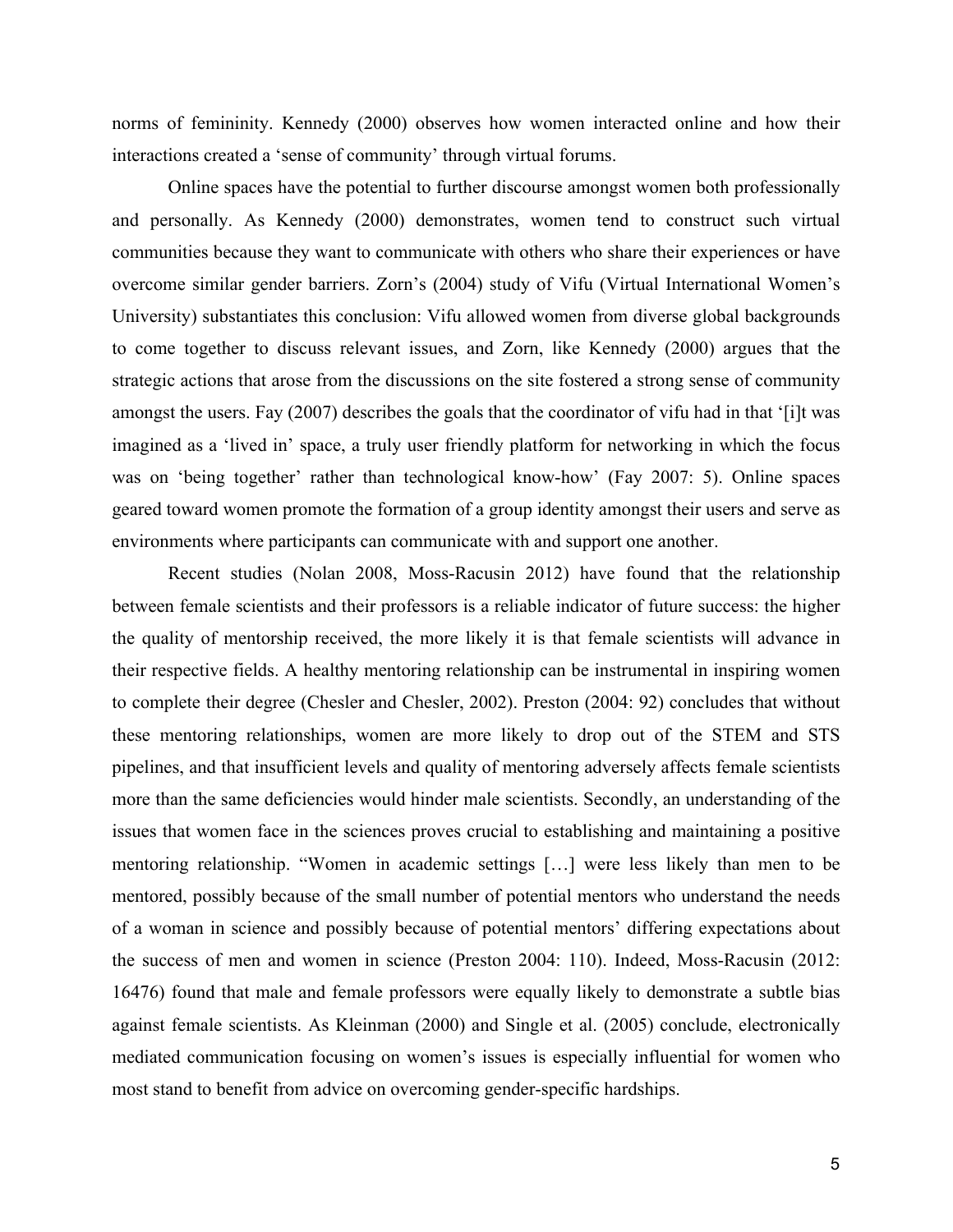A number of virtual communities have already emerged as vital spaces for women to access mentoring networks. For instance, the University of Southern Queensland's GoWEST Project created mentoring relationships between undergraduates and scientists with higher degrees, combining offline and virtual communication (Cater-Steel and McDonald 2011). Single et al. (2000: 125) discuss the success of MentorNet, an online network that matches women in STEM and STS fields with prospective mentors. Members were aware that readers of their posts would "fulfill their need to interact in a safe and comfortable setting with other women professional engineers and scientists, and sympathetic men" (Single et. al. 2000:125). MentorNet's virtual space was found to augment traditional mentoring, as users who had a mentor used MentorNet in addition to email to communicate with one another (Single et al. 2005). The overall result was that the mentees experienced increases in self-confidence, which enabled them to feel more secure about their abilities in their respective scientific fields.

Kleinman (2003) describes how members of the listserv OURNET, which is geared toward answering questions pertaining to the role of women in science and engineering, found that their self-confidence was boosted by taking an active role in the forum. "When they helped other OURNET members through information exchange and emotional support communicated through public or private e-mail messages, they were doing something that they believed in, and it made them feel good about themselves" (Kleinman 2003: 80). Users who directly responded to specific posts felt more connected to the network and gained reflexive satisfaction from their contribution. Kleinman's study concludes that the forum's computer-mediated communication offers a variety of different experiences for the members of the community that address the individual needs of OURNET members.

### **WomenScientists1**

WomenScientists1 is an online forum within a larger life science community of practice. Created in February 2009, the forum serves as a virtual space for supporting women and promoting gender diversity in the sciences. Those who belong to the forum are designated either as users or members; users are those individuals who belong to the parent site of WomenScientists1, while members are those who subscribe specifically to the forum. In other words, members are users specifically subscribed to this forum. Members of the forum do not all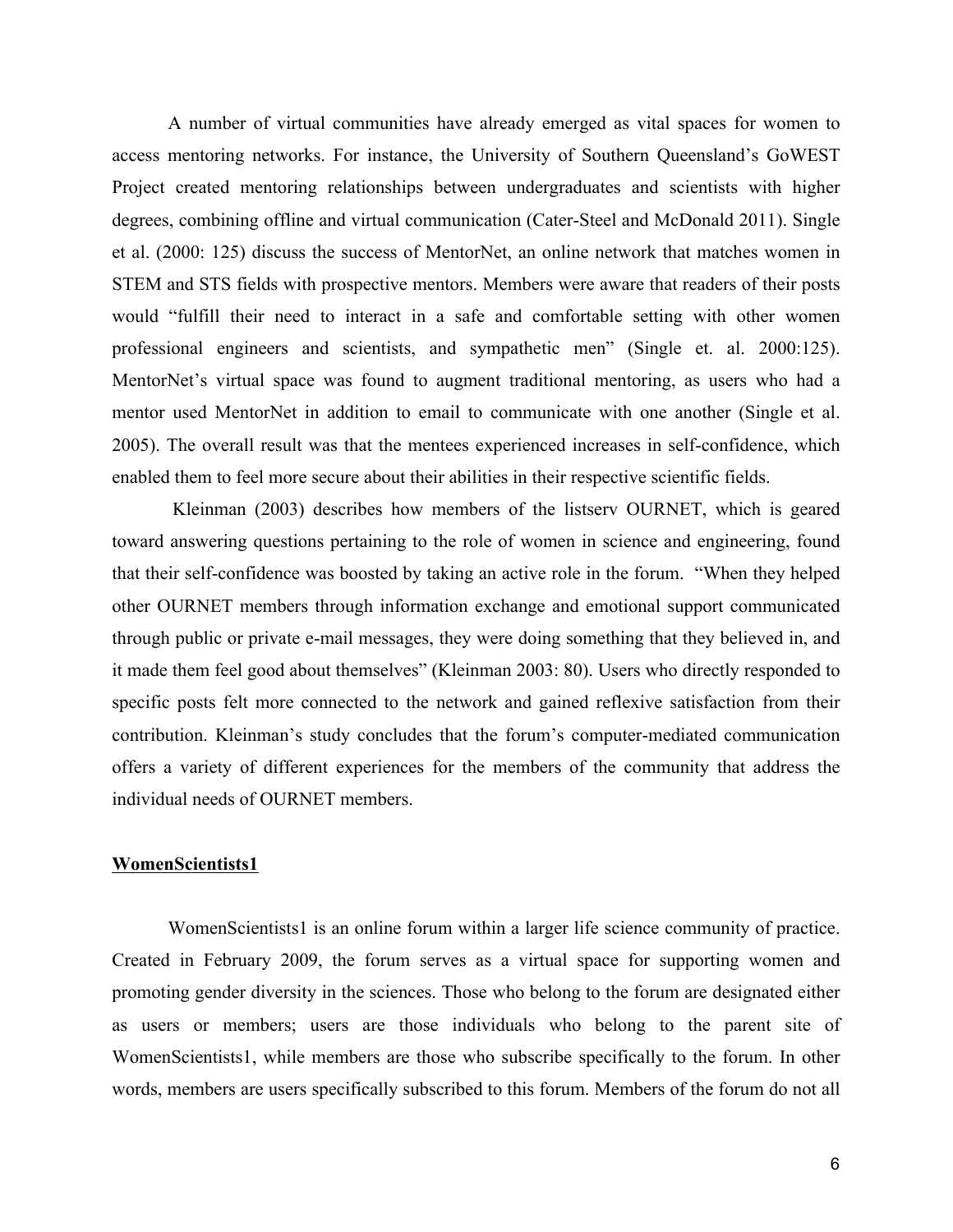regularly contribute to the group and the users who post are not necessarily members of the forum. WomenScientists1 consists of 39 members with 171 unique users having posted to the forum. 71 non-member users posted only to this specific forum and not to any other discussion on the parent site. The majority of users with sex identified on their profile are women: 53 women and 17 men belong to the forum (not all are members and not all contributors reported their sex). Additionally, the majority of individuals who reported their location, identified as living in Great Britain, with the United States following second. From the information posted to the forum and from profiles, we found that members of WomenScientists1 are employed in a range of fields, including academia, journalism, and information systems. Of 23 members who reported their race, 17 identified as white and six identified as non-white, and the majority of users who reported their age fell between 18 and 40 years old—a critical age group as "the formative predoctoral years are a critical window, because students' experiences at this juncture shape both their beliefs about their own abilities and subsequent persistence in science" (Moss-Racusin et al. 2012: 16475). Of those who provided their level of education, 81% had at least a masters degree. The majority of contributors to WomenScientists 1 are highly educated, relatively affluent women based primarily in the UK and US. The moderator of WomenScientists1 is a user who works as a journalist but has a Masters degree in a science field. As of the time of writing, the forum consisted of 65 topics with a total of 325 replies.

Forums in this virtual community typically have a common theme, serve as social spaces for group formation, and host active, subject-specific discussions. Our research focused on the aggregate material of the WomenScientists1 forum, which provided a middle ground between the broad subject matter of the parent site and the narrow focus of topics within the forum. Because the forum does not require users to verify their identities or provide biographical information, it can serve as a safe place where individuals feel they can speak more freely. In this sense, WomenScientists1 shares a characteristic typical of blogs, which often demonstrate a 'tension between visibility and invisibility [that] gives blogging a confessional quality, where a less polished and even uglier self can be verbalized' (Hookway 2008: 96-97), and thus more accurately address issues facing women in scientific fields. Ross (2005: 343-4 cited in Brickell) has found that the freedom of forum members to maintain their anonymity can be a form of empowerment that "reside[s] in the individual's ability to change form, age, gender, position, or sexual orientation" online. Additionally, withholding personal information helps to ensure that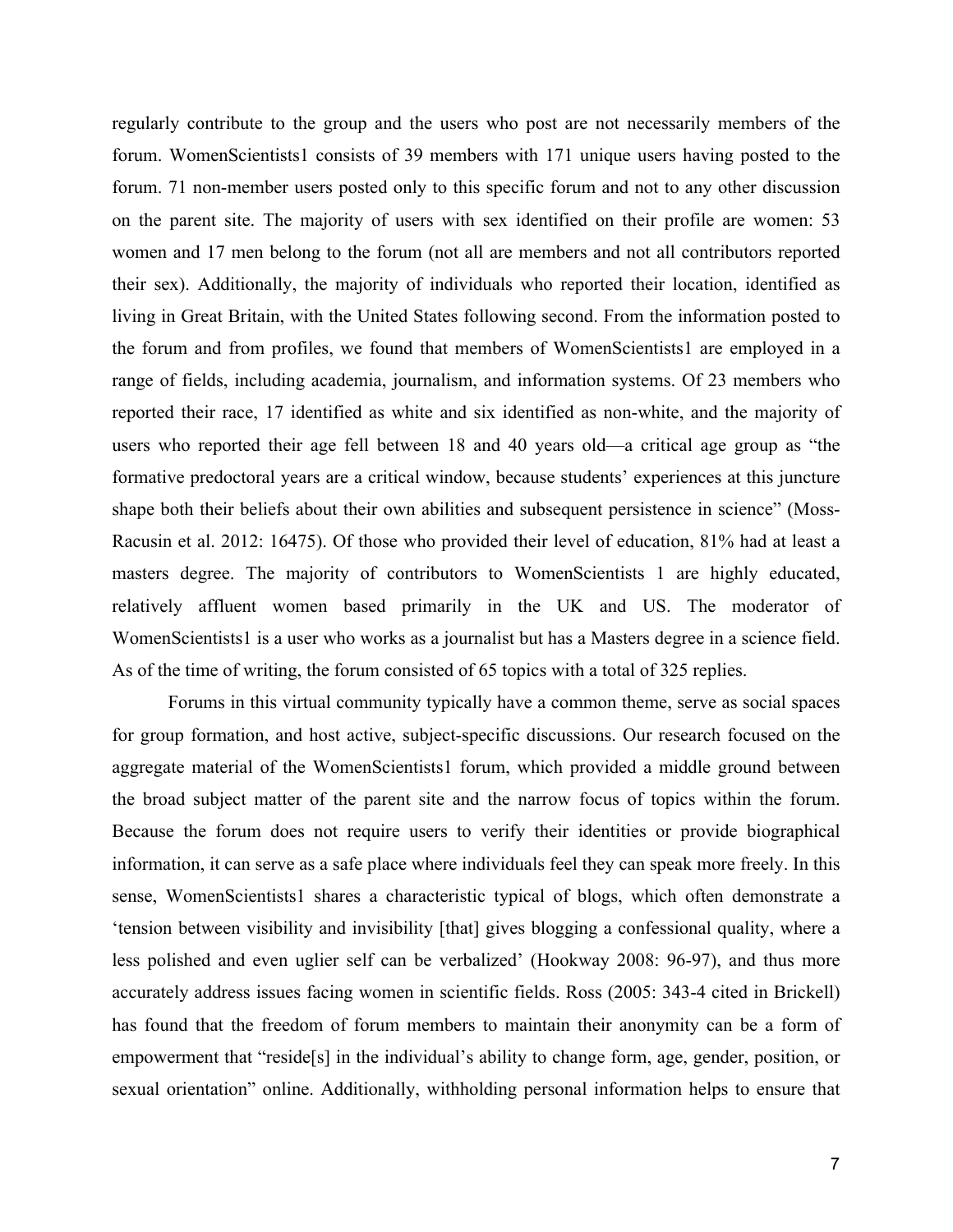the colleagues of forum contributors will not know of their online activity. This reduces the possibility that the identities of forum members will be recognized, and points to a perceived need to maintain anonymity to avoid being penalized for their contributions in the workplace. Because of this, women would also ask questions and mentor one another on issues such as motherhood in science, work/family life balance, and glass ceilings.

## **Methods**

Online forums have been successfully studied using symbolic interactionist perspectives (Williams and Copes, 2005). Our study considers that virtual communities are an 'evolving process' that can be examined using symbolic interactionism (Fernback 2007). Additionally, we draw from Robinson's (2007) approach of using symbolic interactionism to help decipher a "cyber I, 'me"' and a more nebulous "digital 'generalized' other". Like most web-based forums, WomenScientists1 is asynchronous and the space is heavily textual. Given these characteristics, we followed one of Williams' and Copes' (2005: 74) methods of studying online forums, which argues for 'textual content analysis of forum threads without focused interaction with participants'.

Like Williams and Copes (2005), coding for forums was conducted using QSR NVivo and employed emergent coding (Hutchison et al., 2009). To ensure proper coding of the text for several different characteristics of the community, we used 22 unique codes with 12 tree nodes and 10 free nodes. The free nodes and tree nodes (including their children) are described in detail in Tables 1 and 2. Codes were explained to all researchers in our team in order to ensure accuracy and a common understanding of what each code signified. We developed a data scraping application specifically for the purpose of collecting forum data, and received the organization's written permission to conduct our research. The application was designed to record details of each post, including author name, date of post, and the structure of the discussion (i.e. preserving the threads and sub-threads). Each post was coded according to content: "Answers" were those posts that responded to a previous question, while posts coded "Asks" were those positing a question and soliciting a response. The codes took account of the general subject matter of each post: codes included "Personal," in which a member offers personal information or experience, "Career" (relating to professional advancement), "Stigma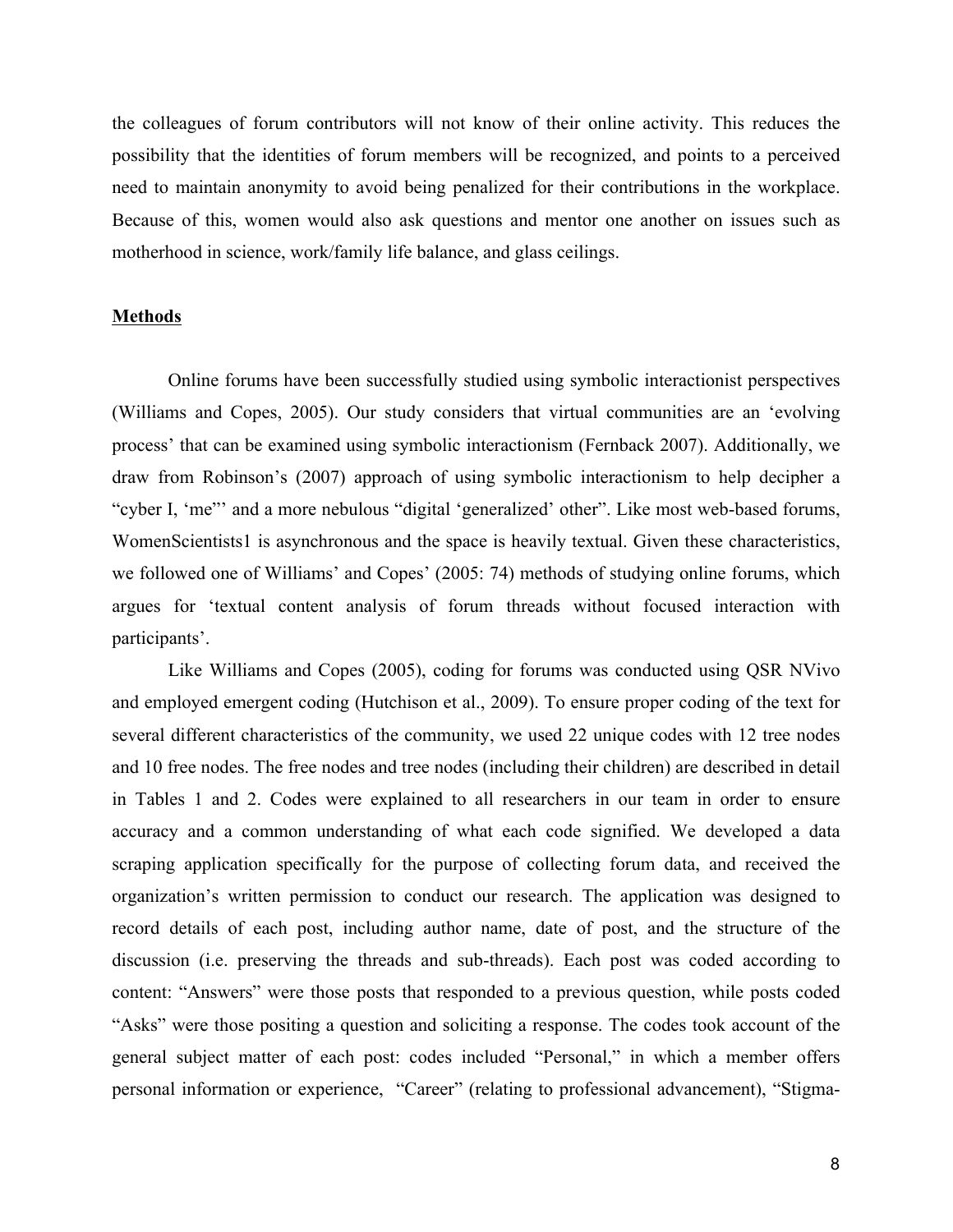Women" (addressing setbacks specific to women in science), "Support" (agreeing with or affirming a previous comment), "Science Speak" (posts using technical language), and others as noted in Table 1.

# INSERT TABLE 1 HERE

Table 1: Free Nodes used for coding

Throughout the study, the posts recorded from WomenScientists1 have been altered to minimize the possibility of identification, while preserving their original intention. Following the example of Kraut et. al. (2004: 109), some text was altered to reduce the probability that forum contributors could be identified by a simple online search for personal statements included in the study. Although the posts can be accessed online, these precautions reduce identification possibilities. Kleinman (2003) cites an example of a user requesting to use a pseudonym and preferring to sending private messages in order to avoid developing an online reputation as a feminist, which she believed would cause her to be stigmatized by co-workers should they come across her online posts. In deference to these concerns, the altered quotations in this study maintain the spirit of the original message rather than the letter.

INSERT TABLE 2 HERE Table 2: Parent Tree Nodes used for coding

Beyond coding for content alone, our application coded interactions between active users in order to trace the sentiments conveyed between individuals belonging to the same virtual community. One problem that arose with our coding algorithm was the fact that sometimes users would not name the author to which they were responding, choosing instead to refer to the idea of a previous post and therefore creating room for ambiguity. In order to code for this type of interaction, as per Kim and Hovy's (2006) recommendation, we designated the category of "general reference," which indicates a weaker connection between users who did not directly address one another. The main categories used to code responses were "positive," "neutral," and "negative," and the "general reference" qualifier added to these categories, and lastly the unrelated category. A "positive" post is one where a user shows strong support for a previous post while a "negative" post is one where the user shows opposition to a previous post or position. Neutral posts lacked a sense of support or opposition to a previous post. Lastly, posts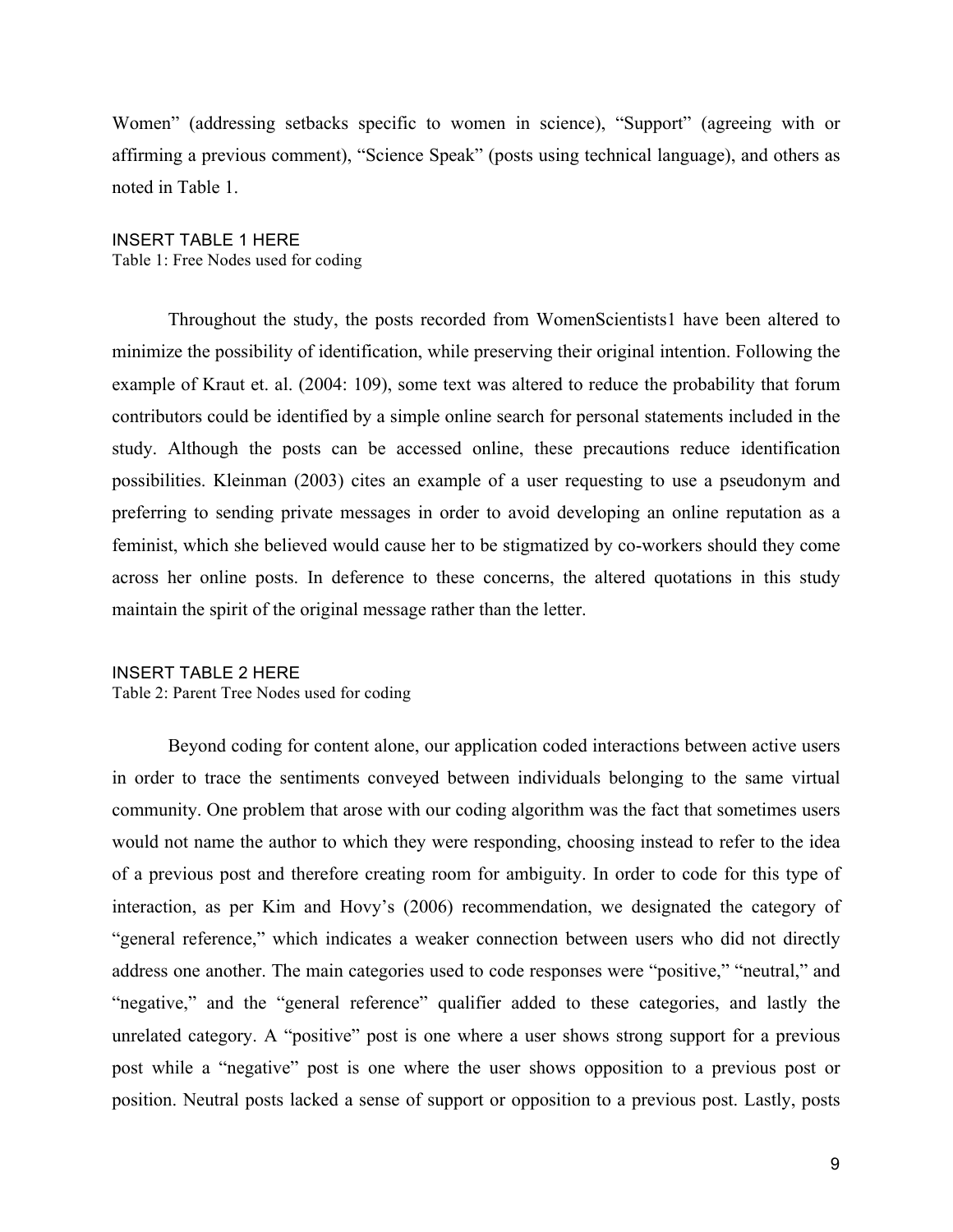coded as "unrelated" were those that did not pertain to the conversation taking place. Neviarouskaya et.al. (2007: 228) argues that in attempting to capture the nature of a continuous discussion, "we should also take into account the emotion dynamics throughout the conversation, or its, 'overall mood.'" Their findings stand in opposition to current sentiment analysis literature, which advocates for the treatment of a sequence of messages as a single unit rather than investing in a closer analysis of how the messages relate to one another. By coding for the sentiments of each post as well as their general subject matter, our study attempted to fully capture the dynamics of both individual threads in WomenScientists1 and the forum as a whole.

There are, of course, shortcomings to these methodological approaches. Notably, social inequality creates barriers of exclusion and also allows domination by others within online spaces (Dahlberg 2001: 623). Additionally, another limitation of our methods is that it is difficult to study the interactions of this virtual community as the group is evolving. To help understand the setting in which these data are produced, we also randomly selected other forums within this life science community and then specifically observed interactions by participants of WomenScientists1 to better contextualize their interactions within WomenScientists1. Kendall (1998) found that some virtual groups 'privilege offline identity information over information received online'. In our case, many profiles are incomplete and we only had access to forum posts and no permission to gather offline identity information.

### **Results**

Unsurprisingly, the topics addressed in the WomenScientists1 forum mostly concern the issues women face in securing and maintaining employment in the sciences. Threads varied in their degree of specificity, but mainly addressed the widespread underrepresentation of women in high-ranking positions both in research and academia, the struggles of balancing professional responsibilities and personal life, and the public perception of women in STEM and STS fields. Forum participants turned to this virtual community to interact with others who operate within the same professional and cultural paradigms, and made use of the forum to construct a community of shared norms and beliefs.

The most popular codes in the forum of WomenScientists1 are: Answers, External Source, Sex/Gender, Asks, Sex/Gender-Career, Sex/Gender Differences, Support, and Personal.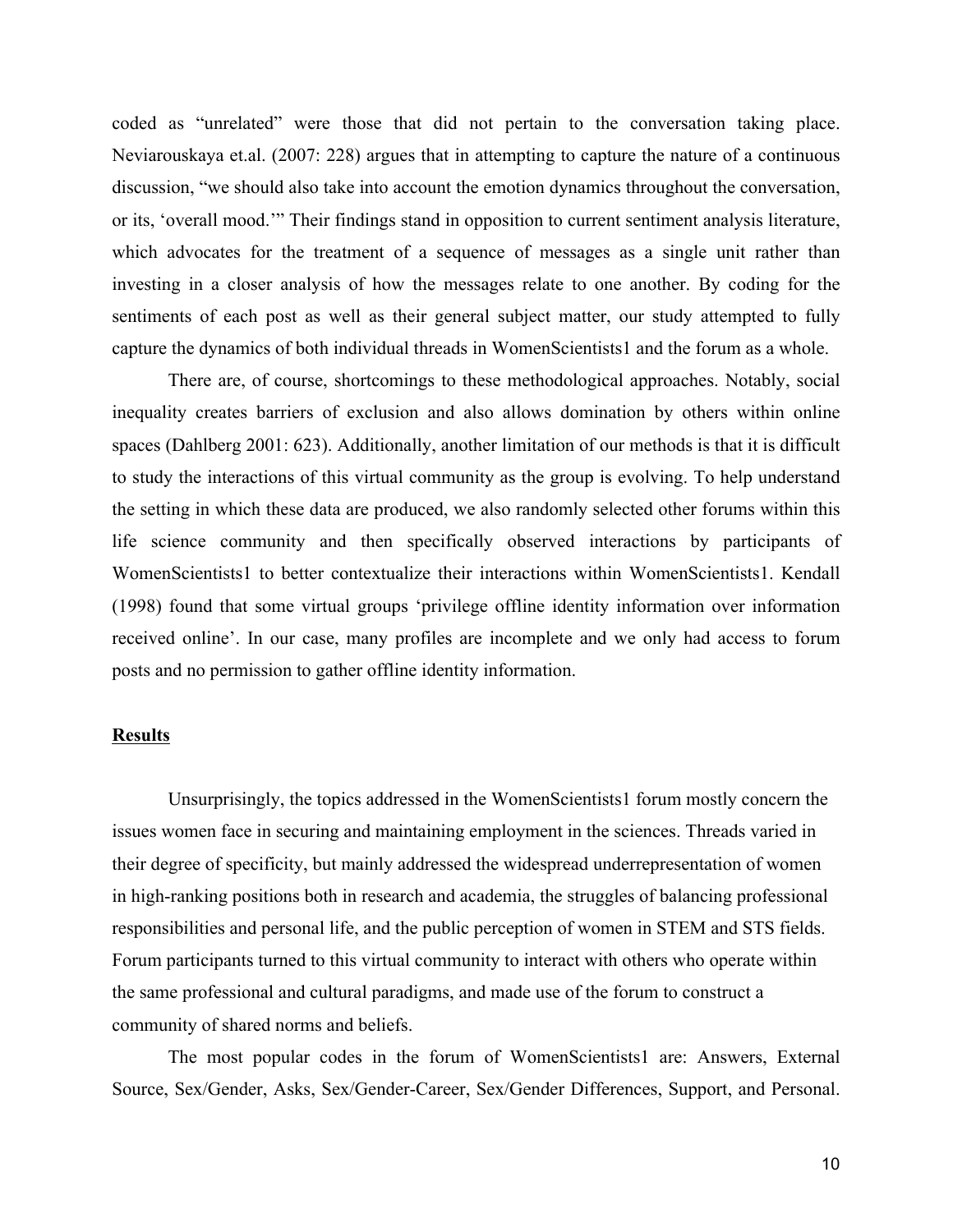Respectively, they were coded in the forum at a frequency of 159, 148, 99, 98, 67, 63, 47, 40. Noticeably, the code for 'Scientific Language' did not appear in this forum, and the relative dearth of posts coded as "science speak" or "science ethics" indicates that the primary purpose of the forum is not to initiate scientific collaboration because members do not discuss their research at length–rather, they use the forum to construct a cultural discourse that corresponds with both scientific and feminist spheres, to address the challenges of life as a female scientist (i.e. the issues that these individuals navigate). The utility of the forum differs from a strictly researchoriented approach. While the users may peripherally mention their job, they do so in a different context and for a different purpose (See Tables 1 and 2 for examples of posts).

Active users of WomenScientists1 contribute to the creation of group norms and beliefs which help satisfactorily articulate shared experiences and to begin to identify and work around common obstacles such as gender stereotypes (see Table 1) and family/work balance. Our findings expand upon the results of Brickell's analysis of online dating networks and confirm Sassen's predictions for the empowering function of virtual communities. Brickell (2012: 31) suggests that virtual forums hold constitutive power that enables individuals to decide how to identify themselves within a given community. Similarly, Sassen (2002: 379) posited that the emergence of virtual environments would allow women to participate in the creation of "a community of practice…that creates multiple lateral, horizontal communications, collaborations, solidarities, supports [... that] can enable women (or female 'subjects' generally) to pursue the projects not easily accommodated in their local, limiting and oppressive, situation". The conversations within WomenScientists1 were almost entirely geared toward finding ways to address the problems faced by women in the sciences around the world, and quickly led to the development of mentoring relationships among active users. The data collected by our application traced how these relationships emerged and suggests that the conditions of virtual forums make them particularly suited for community building among underrepresented groups.

The majority of posts to WomenScientists1 displayed either positive or ambivalent sentiments (both direct and general reference), and this trend suggests that the same is true of the entire forum. 72% of all interactions registered as either positive or neutral, and of the remainder of comments, 11.5% were unrelated to the thread, and only 16.5% were registered as negative. These findings show that WomenScientists1 is a conducive environment for the formation of supportive relationships. In instances when members did disclose personal information their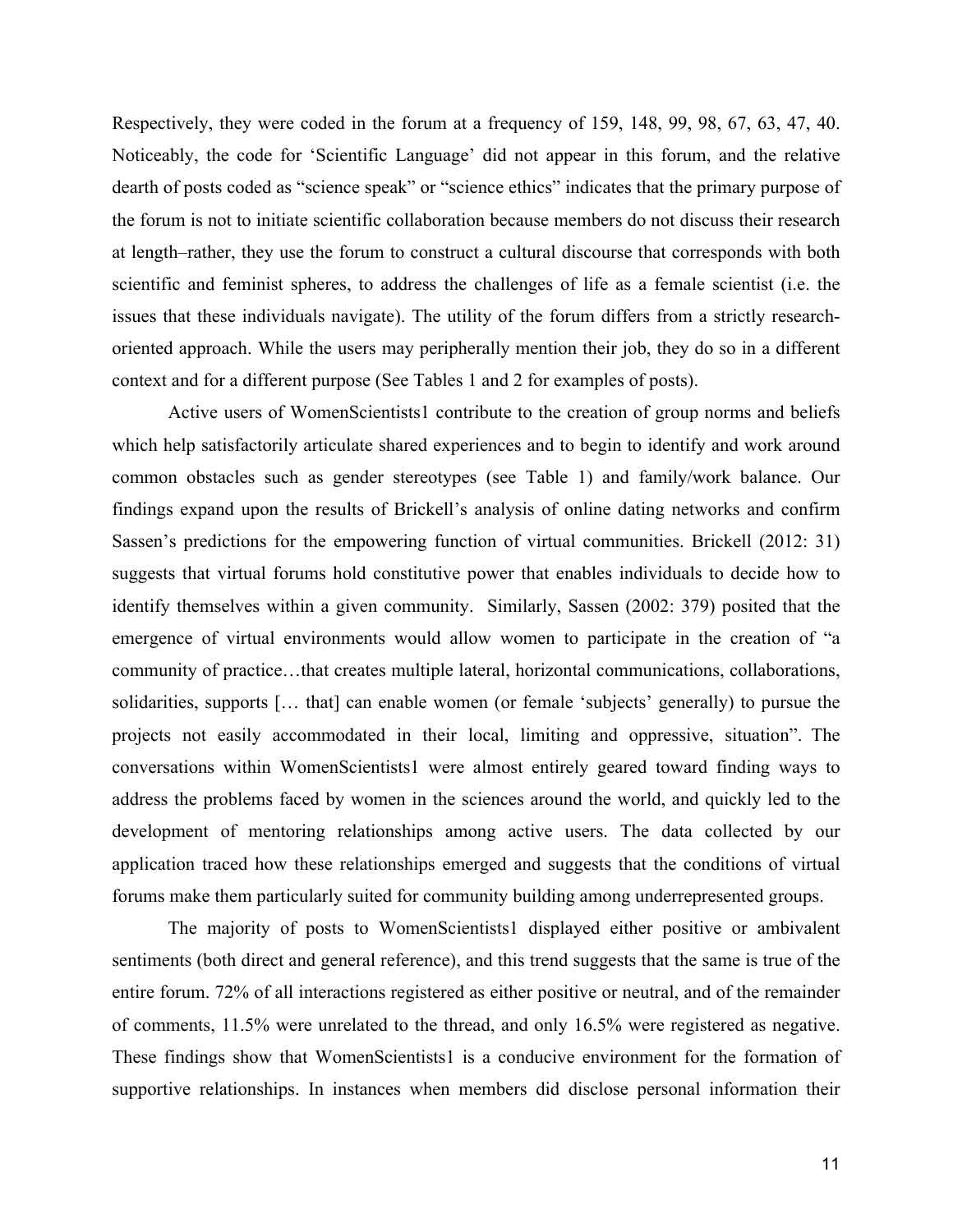comments almost always involved gender (see Tables 1 and 2), which sheds some light on the context and utility of the forum for users to discuss personal issues that may be unwelcome in strictly professional environments. Ross (2005) found that the Internet has become a crucial medium for the exploration of sexual identity and the enactment of sexual scripts, a trend that contributors to the forum participate in when discussing their personal lives and identities. The interactions within WomenScientists1 reveal evidence of constructive and supportive conversations, which ultimately help users feel more comfortable disclosing personal information, a finding supported by Kleinman (2003). Though the vast majority of the interactions were found to be positive or neutral, 16.5% were negative. That being said, the 'negatively' coded interactions were fairly civil and not indicative of the type of flame wars documented on the Internet. For example, one negatively coded comment read: 'suck on this […] I have just seen an ad that has 3 women in a restaurant throw a fork on the floor so they can ogle the waiter's butt when he bends down to get it. Sexist? Definitely. Will people complain? No. If it was a waitress bending down, there would have been an outcry.' Though coded as negative per our rubric for the 'suck on this' and the quasi-troll nature of the comment, the ensuing discussion by other users was engaging and constructive with responses beginning with casual or offhand comments such as 'Having sucked on Bob's example …', rather than a spiraling into a hostile flame war.

The first recorded contribution to the forum, posted in February 2009, mentions other sites that share the mission of WomenScientists1, contextualizing the forum within ongoing conversations about women in science. The second post cites a double standard scandal that arose that year in the UK when a female game show contestant, then-27-year-old Oxford postgraduate student Gail Trimble, was the target of negative media attention because she presented herself as an intelligent woman. The moderator of the site inquired to see what others thought about the issue and most of the thread is composed of female contributors discussing the negative portrayals of the successful UK game show contestant. This particular form of conversation acts as a type of support in that the members are able to validate their shared experiences and beliefs.

Notably, our data revealed that very few external sources were posted to WomenScientists1; Only one external source was found in initial posts, which the moderator presented through a barely noticeable hyperlink in relation to the UK game show scandal. The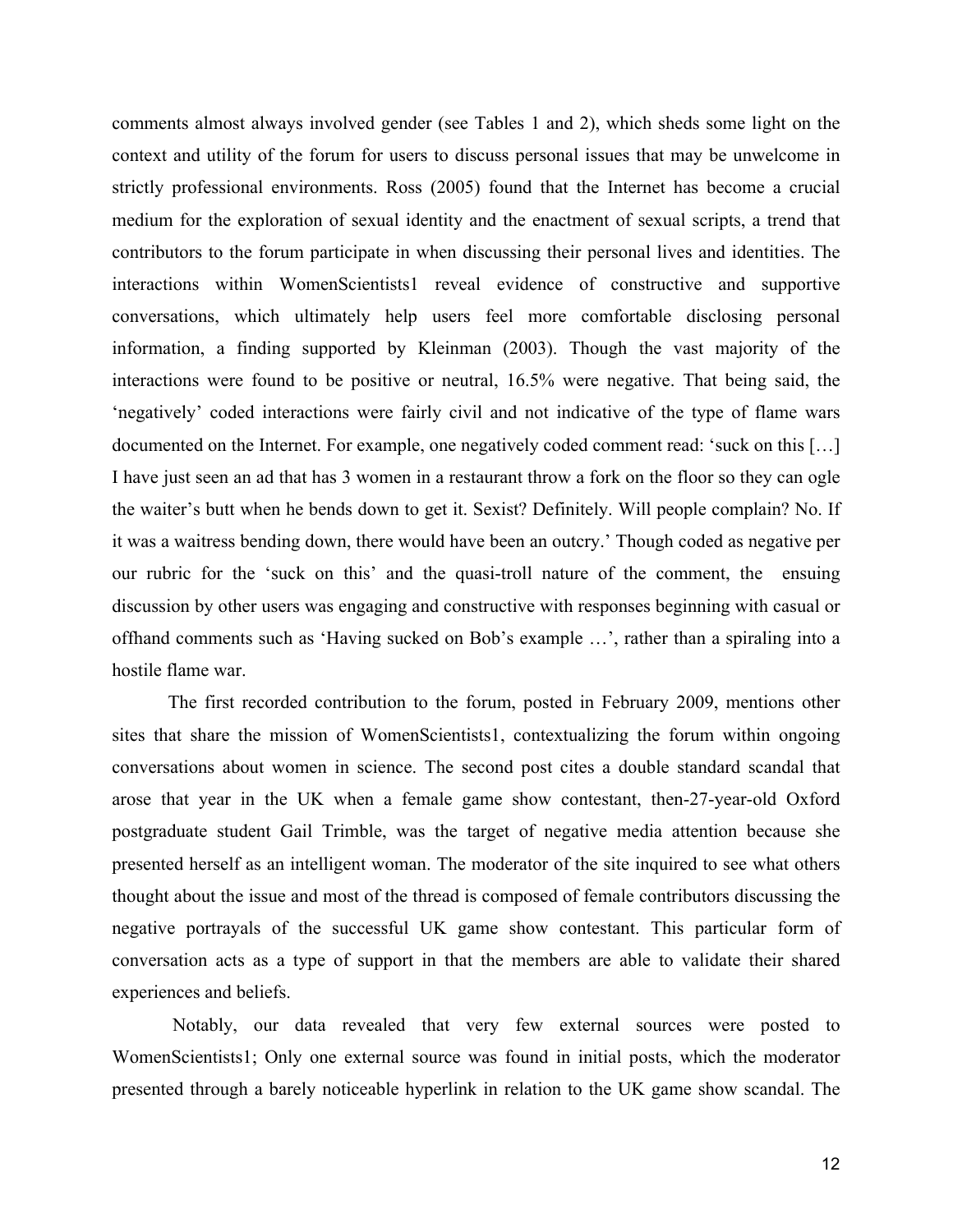moderator wrote: "I'm assuming that the excitement over Gail Trimble, University Challenge supremo, has been mentioned to you… So what do you think about how the media and bloggers treat her?" and linked to a female science journalist's blog post on the event. "Until society accepts that we women come as we are, warts and all, girls will grow up afraid of being seen to be clever, or talented, or accomplished, for fear of being judged for their looks. Good for Gail Trimble for not allowing it to stop her," the post read.

The general lack of external sources supports our finding that information sharing is not the primary purpose of the forum, and that it is instead geared toward the exchange of opinions among individuals facing common obstacles in their personal and professional lives. When users did link to external sites, posts were aimed at self-promotion or career advancement (including links to grants and job postings). The majority of external sources posted to WomenScientists1 provided resources. For example, a contributor posted: "I'm busy blogging but I found this very useful site: [http://rst.org/] and thought it might we worthwhile to mention here!!" The external link offered additional information to a thread about stereotype threats. In this specific example, the stereotype had to do with women in the sciences, and the link encouraged several users to provided their own links to external resources. While external sources direct users outside the forum, they do not necessarily signal diffusion of the community and are important indicators of information sharing between contributors to WomenScientists1. In their study of link-posting in online forums, Polletta et al. (2009) find that "URL-link posting not only generated more interaction than did opinions posted without links… the availability of online information may also have fostered discussions, in some instances, that were more opinionated than informed" (Polletta 2009: 1). In this forum, external sources had a similar effect—they tended to be informational and facilitated participation by reducing social capital barriers that would otherwise prevent users from interacting.

Furthermore, the fact that every question in the forum received at least one answer reveals that contributors to WomenScientists1 actively look to respond to posts to the group, and suggests that the site has attracted a "critical mass" of contributors to make for meaningful exchanges. An EU report on establishing mentoring networks for European women found that "the presence of a critical mass of potential mentors who are willing to share their knowledge and experience is a decisive factor for the development of mentoring programmes…a critical mass of female role models is an important element for successful mentoring progammes"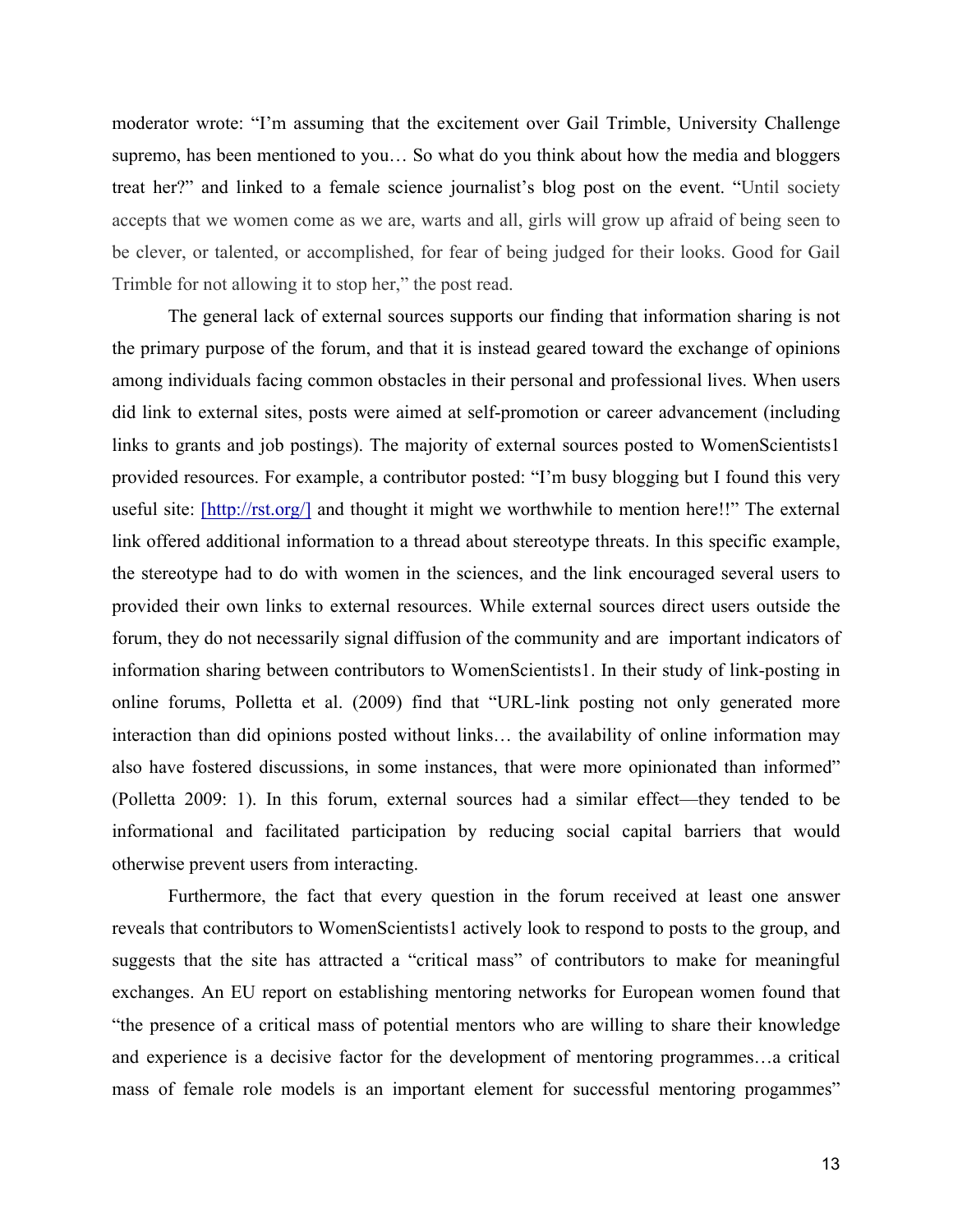(Nöbauer and Genetti 2008: 71). Posts that did not pose questions received less traffic than those that asked something directly of forum participants, which suggests that users want to actively engage opinions within a larger conversation that extends beyond their community. Since this forum has more than one answer for every question asked and given that some topics lack any answers, users do sense that they have a distinct audience for their questions.

In one recent post, the initial question solicits opinions and seeks to elicit a discussion about how to balance a career with home life. The answers illustrate just how 'at home' forum contributors feel in this space. In this case, a more experienced poster shares her experiences and how she overcame various barriers. A second reply affirms that balancing motherhood and scientific success remains possible, and offers support for the younger scientist who posted the question. In this case, the initial poster can learn from the experiences of others while offering the replier a chance to contribute to the diversity of the field through mentorship. User interactions on WomenScientists1 lead to the evolution of different types of mentoring relationships. The use of electronic communication to foster a relationship might be considered a 'weak-tie' (Granovetter, 1973) given the lack of one-to-one direct relationships amongst the users. In other words, it might be more difficult for individuals to establish strong connections with individuals who have mentor qualities (especially experience and willingness to help). However, Packard's (2003) study of technology-supported mentoring for women in the sciences found that traditional dyadic mentoring relationships are limiting when applied to an online environment, and that networks (like WomenScientists1) amplify available resources by providing women with access to a multitude of advisers. Instead of relying on one adviser to address all of their concerns, WomenScientists1 empowers young scientists by allowing them to consider a broad range of experiences and counsel.

Furthermore, our findings support the view that online interactions more readily lead to the sharing of personal experiences than do face-to-face (FtF) exchanges. In a study of MentorNet, online mentoring was found to have logistical, qualitative, and managerial advantages over FtF mentoring (Mueller 2004: 57) because the online nature of the program allowed students and mentors to communicate at their convenience, and the non-verbal medium of written communications allowed them more time to develop well thought-out responses at very little cost. This is not to say that computer-mediated mentorships are always superior to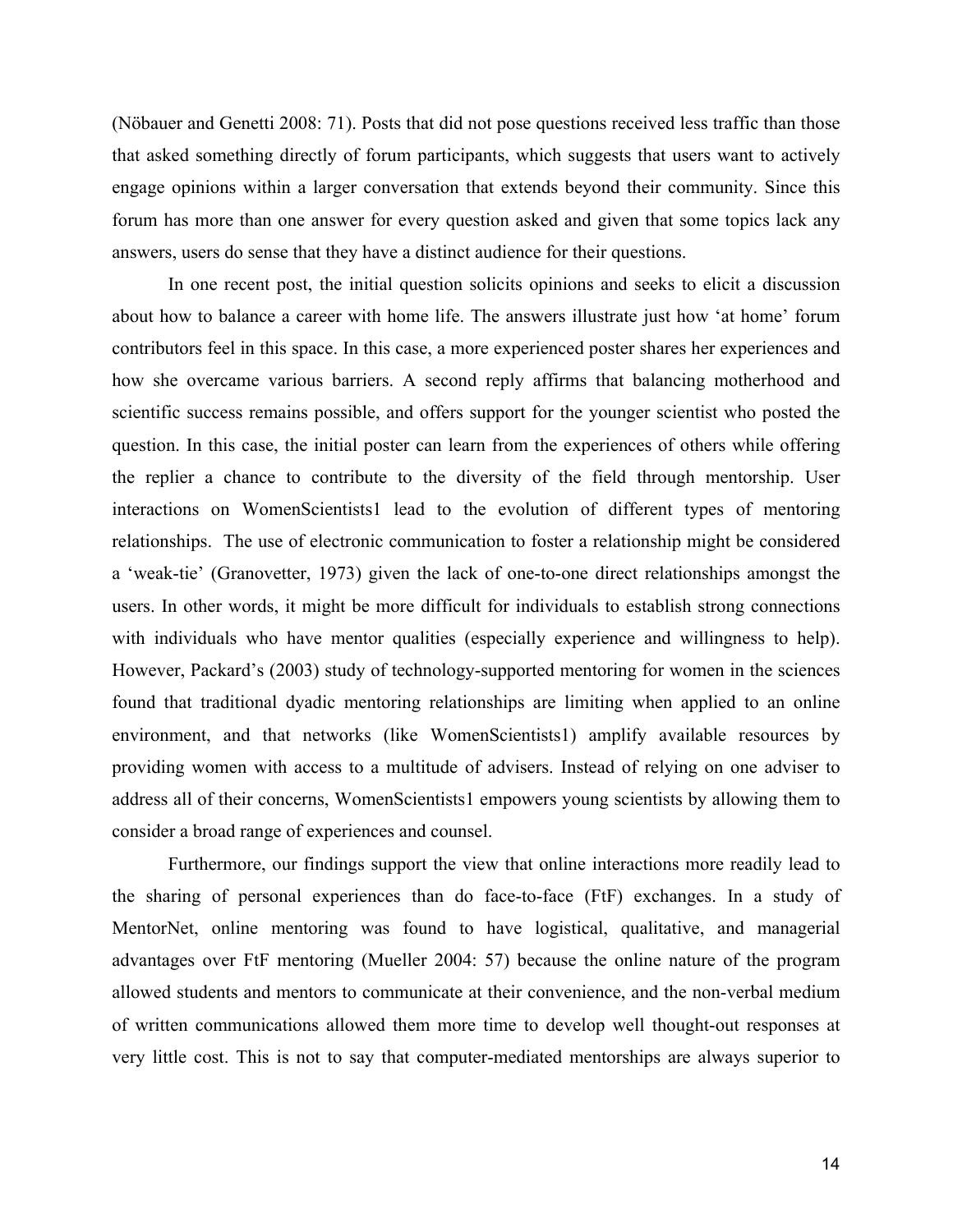face-to-face interactions, but simply to illustrate that they offer crucial advantages to members of underrepresented groups who are geographically separated.

### **Conclusion**

The underrepresentation of women in the sciences is an international issue that continues to impact public policy and academic research on a large scale. While the obstacles women face when trying to establish a scientific career may not be immediately visible in their everyday lives, the "small" or "medium" biases and disadvantages that women must overcome can significantly impact their professional development (Nolan et al. 2008: 247). Likewise, though the discrepancy in the relative success of male and female scientists in the US and Europe may not immediately appear to have broad societal implications, it is indicative of systemic inequality in academia and the work force. Our findings build on the dicussion of Brickell (2012) and Arora (2012) by illuminating how virtual communities impact identity formation, contribute to the evolution of new discourses, and give voice to underrepresented groups. Brickell found that individuals turn to virtual communities as spaces in where they can 'try on' identities and eventually build a sense of self that is inflected by an existing group identity. By interacting with individuals who share common experiences and beliefs, users of WomenScientists1 formed both a group identity (as female scientists) and a common discourse (that of the challenges and inequalities faced by women in STEM/STS fields). WomenScientists1 is also demonstrative of the findings reported in this Journal by Arora (2012), which argues that virtual communities are modeled after real-world structures. Women facing 'real-world' problems—that is, institutional inequality, discriminatory selection practices, and a dearth of mentoring resources—turned to this virtual forum for support from others experiencing similar setbacks.

To prevent the persistent drop-out from the STEM/STS pipeline, it is imperative to offer these individuals opportunities to seek support from those who best understand the challenges they face in developing scientific careers. WomenScientists1 offers one such opportunity, especially because the forum connects women to specifically female mentors, and research has found that women are more likely to receive help from mentors of the same gender, who are best equipped to address both lifestyle and professional concerns (Nolan et al. 2008: 246). Single et al. (2000) and Preston (2004) highlight the problem of finding women to mentor aspiring young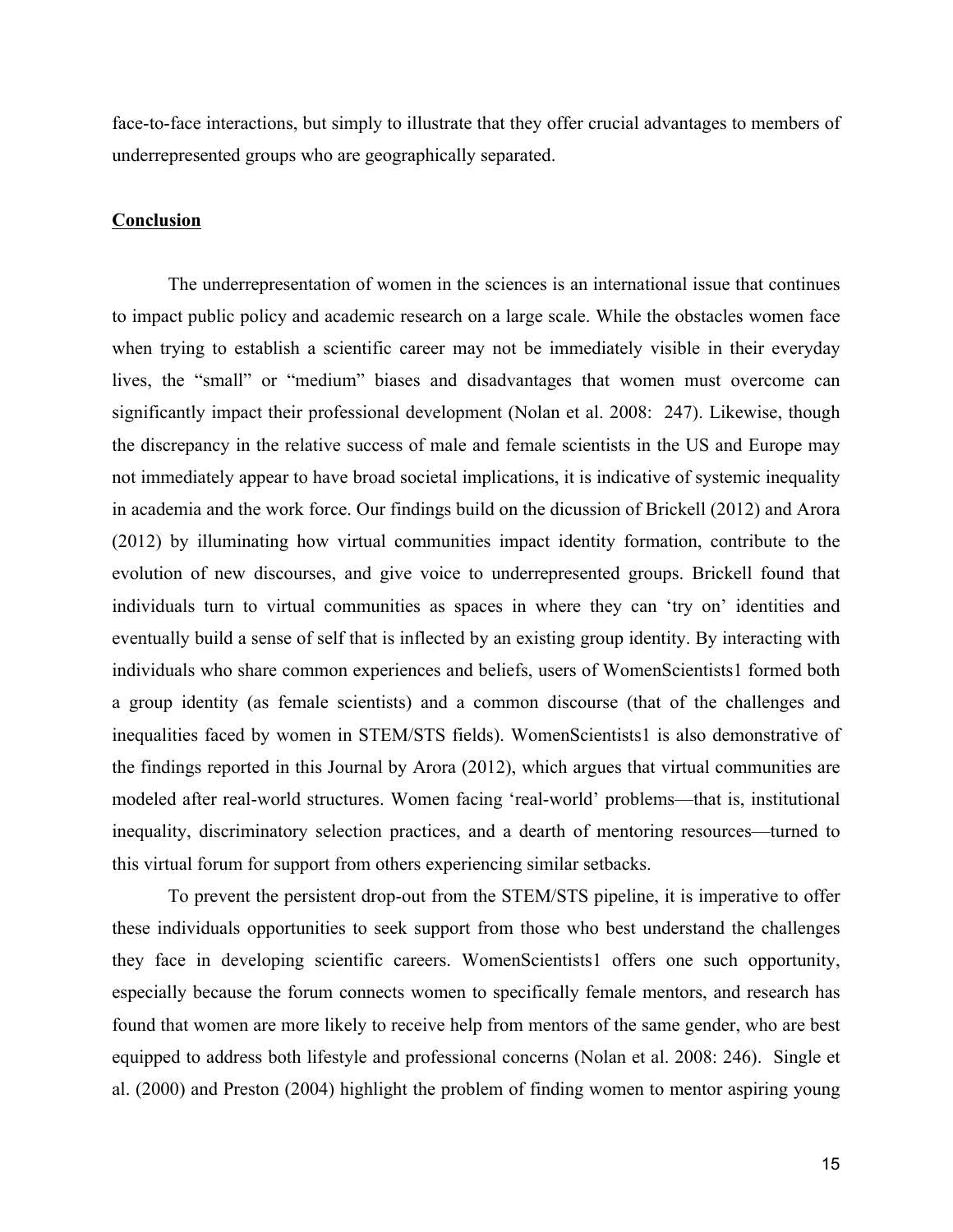women in the sciences. As a result, students (especially women and underrepresented minorities) without this mentoring situation tend to more often leave their scientific disciplines (Herzig 2004, Nolan et al 2008, Moss-Racusin et al. 2012). While our research found that virtual communities are important mentoring resources for underrepresented groups, it is important to note that these forums are only one element of the larger process of advancing women in the sciences, and that their maximum utility comes hand-in-hand with dramatic policy measures. It should be also be noted that a limitation of our research is that we were not able to conduct interviews with members of WomenScientists1. Members from different backgrounds, with varying levels of investment in the community will likely have different views on the network. Additionally, ethnographic research could potentially highlight issues of racial and ethnic minorities in the sciences, as well as those from socioeconomically disadvantaged backgrounds, and illustrate how the members of this particular community view this intersectionality.

The primary benefit of online mentoring networks like WomenScientists1 is that they allow underrepresented groups to surmount the geographical distance between users and access a multitude of advisers. Individuals with specialized knowledge become easily accessible to others who need to find an answer to a problem they are experiencing, the virtual networks expose young scientists to experiences and possibilities well beyond the range of their local environment. As Sassen (2002: 379) observed, "of central importance for gauging the sociopolitical implications for women of their presence in, and use of, cyberspace is the potential transformation of a whole range of 'local' conditions or institutional domains where women remain the key actors, into micro-environments with global span". Online networks are crucial tools for minority groups to attain equal representation in the public sphere because they contextualize local, individually experienced issues into their broader, international context. Ultimately, WomenScientists1 and similar spaces are critical virtual communities for challenging the persistent underrepresentation of women in STEM and STS fields.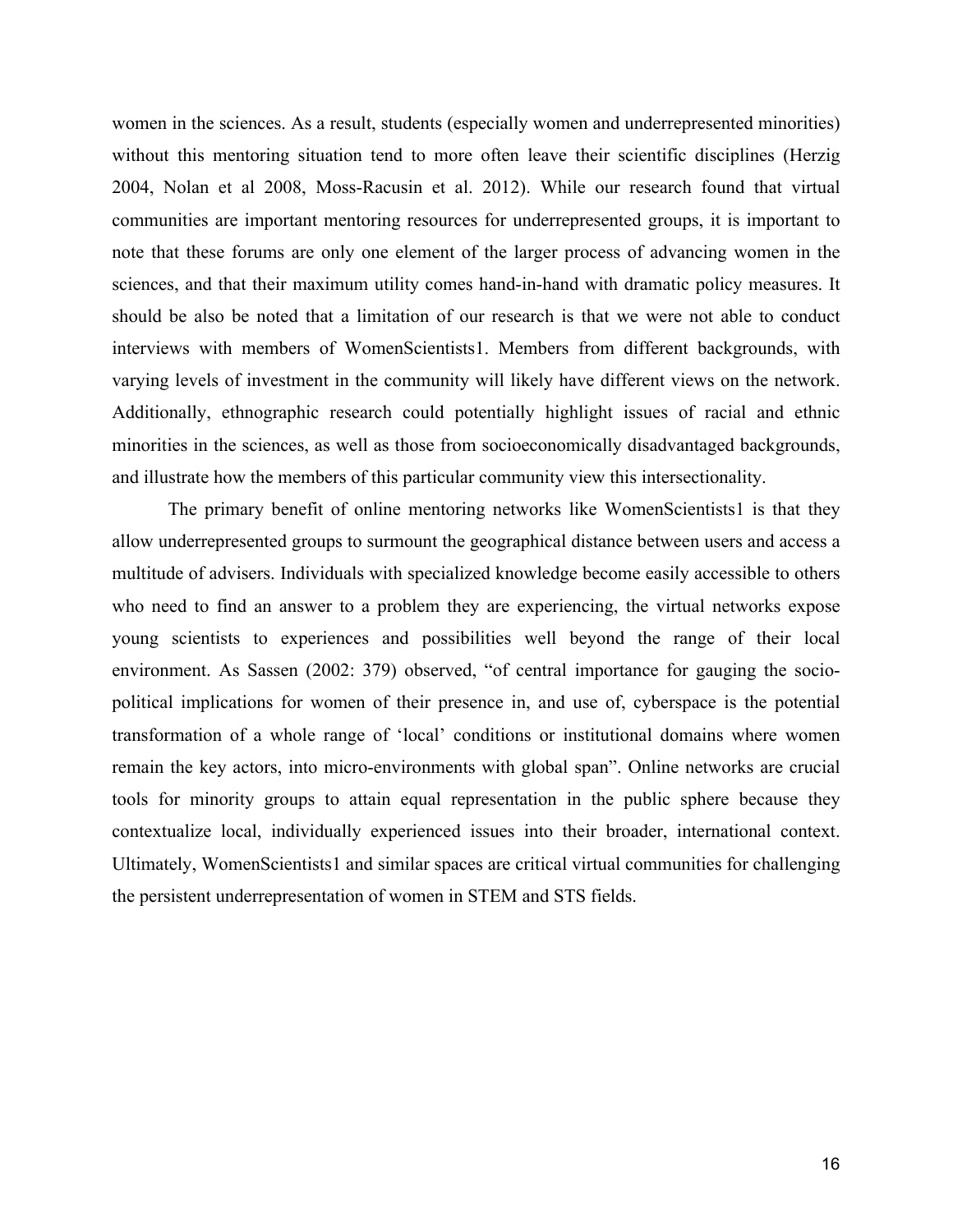## **References:**

- Arora, P. (2012). "Typology of Web 2.0 spheres: Understanding the cultural dimensions of social media spaces." Current Sociology **60**(5): 599-618.
- Abidin, C. and E. C. Thompson (2012). "Buymylife.com: Cyber-femininities and commercial intimacy in blogshops." Women's Studies International Forum **35**(6): 467-477.
- Bharat Mehra, C. M., and Ann Peterson Bishop (2004). "The internet for empowerment of minority and marginalized users." New Media & Society **6**(6): 781-802.
- Brickell, C. (2012). "Sexuality, power and the sociology of the internet." Current Sociology **60**(1): 28-44.
- Cater-Steel, Aileen and Jacquie McDonald. (2010). "Supporting Women in Engineering, Science and Technology: The Go WEST Project" In A. Cater-Steel and E. Cater (eds.), *Women in Engineering, Science and Technology: Education and Career Challanges*. (pp. 118- 137).
- Chesler, N. C. & Chesler, M. A. (2002) Gender-Informed Mentoring Strategies for Women Engineering Scholars: On Establishing a Caring Community. *Journal of Engineering Education,* 91**,** 49-55.
- Cole, Jennifer. J. N., Yukari Seko, Katherine Mancuso and Alejandra Ospina (2011). "GimpGirl grows up: Women with disabilities rethinking, redefining, and reclaiming community." New Media Society **13**(7): 1161-1179.
- Dahlberg, L. (2001). "The Internet and Democratic Discourse: Exploring the Prospects of Online Deliberative Forums Extending the Public Sphere, Information, Communication & Society." Information, Communication & Society **4**(4): 615-633.
- Establishing Mentoring in Europe: Strategies for the promotion of women academics and researchers (2008). H. N. a. E. Genetti, eument-net**:** 66.
- European Commission (2012). "She Figures 2012." http://ec.europa.eu/research/science society/document\_library/pdf\_06/she\_figures\_2012\_en.pdf
- Fay, Michaela. (2007). "Mobile Subjects, Mobile Methods: Doing Virtual Ethnography in a Feminist Online Network". *Forum: Qualitative Social Research*.
- Fernback, J. (2007). "Beyond the diluted community concept: a symbolic interactionist perspective on online social relations." New Media & Society **9**(1): 49-69.
- Granovetter, M. S. (1973) The Strength of Weak Ties. *American Journal of Sociology,* 78**,** 1360- 1380.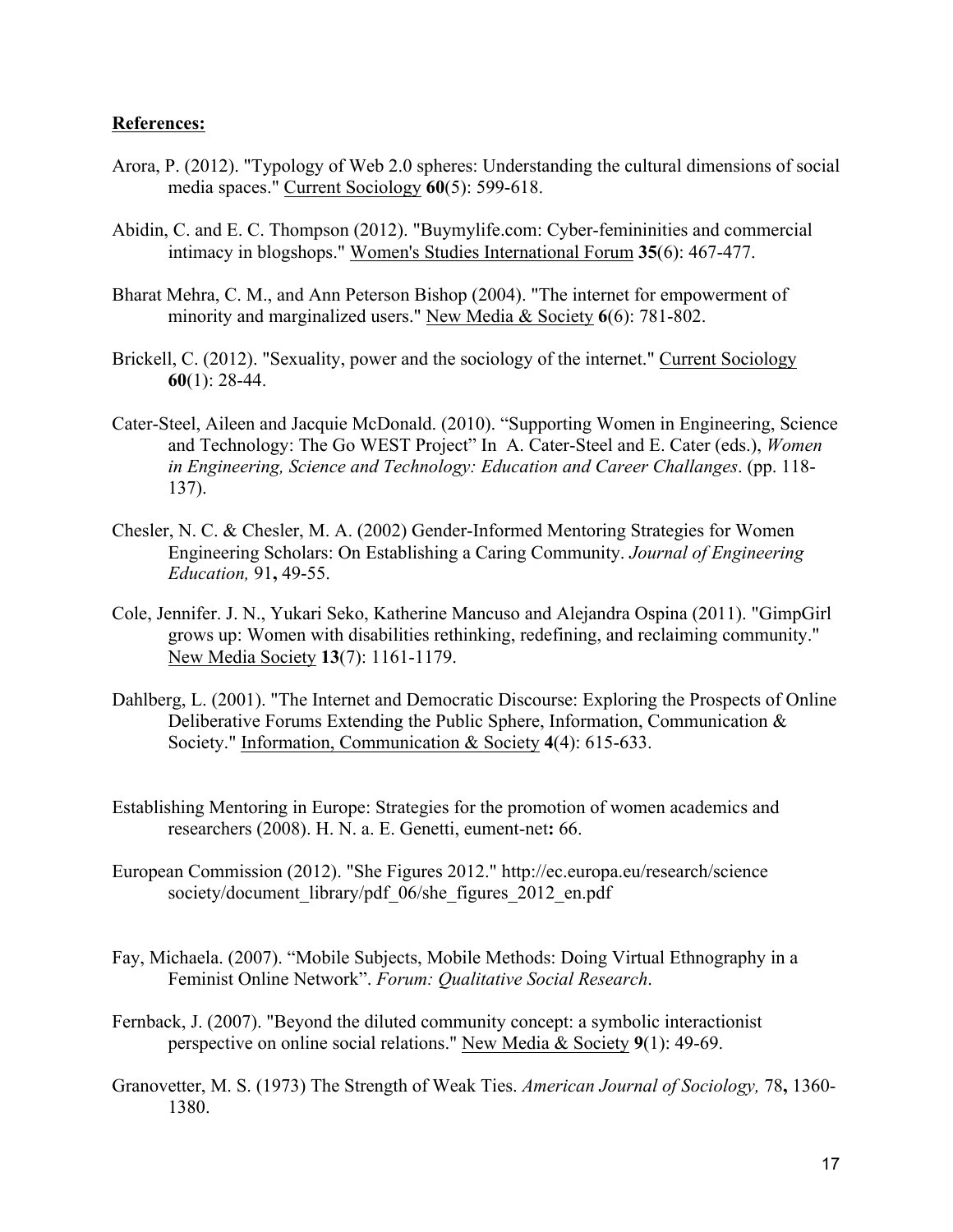- James Hendler, N. S., Wendy Hall, Tim Berners-Lee, and Daniel Weitzner (2008). "Web Science: An Interdisciplinary Approach to Understanding the Web." Communications of the ACM **51**(7): 60-69.
- Herzig, A. H. (2004) Becoming Mathematicians: Women and Students of Color Choosing and Leaving Doctoral Mathematics. *Review of Educational Research,* 74**,** 171-214.
- Hookway, Nicholas. (2008). 'Entering the blogosphere': some strategies for using blogs in social research. In *Qualitative Research*. 8(1): 91-113.
- Hutchison, A. J., Johnston, L. H. & Breckon, J. D. (2009) Using QSR-NVivo to facilitate the development of a grounded theory project: an account of a worked example. *International Journal of Social Research Methodology,* 13**,** 283-302.
- Huyer, Sophia and Tatjana Sikoska. (2003). "Overcoming the Gender Digital Divide: Understanding ICTs and their Potential for the Empowerment of Women" From: (http://www.un-instraw.org/pdf/oth-Synthesis\_Paper.pdf)
- Kendall, L. (1998). "Meaning and Identity in "Cyberspace": The Performance of Gender, Class, and Race Online." Symbolic Interaction **21**(2): 129-153.
- Kennedy, T. L. M. (2000). "An Exploratory Study of Feminist Experiences in Cyberspace." Cyber Psychology **3**(5): 707-720.
- Kim, Soo-Min and Eduard Hovy. (2006). Extracting Opinions, Opinion Holders, and Topics Expressed in Online News Media Text. In *Proceedings of the Workshop on Sentiment and Subjectivity in Text* (pp.1-8). Sydney: Association for Computational Linguistics.
- Kennedy, Tracey L.M.. (2000). "An Exploratory Study of Feminist Experiences in Cyberspace". *CyberPsychology*. 3(5): 707-720.
- Kleinman, Sharon S. (2003). "Women in Science and Engineering Building Community Online". *Journal of Women and Minorities in Science and Engineering*. 9(1): 73-88.
- Kraut, R., Olson, J., Banaji, M., Bruckman , A. , Cohen J,. and Couper M. (2004). Psychological Research Online: Report of Board of Scientific Affairs' Advisory Group on the Conduct of Research on the Internet. *American Psychologist,* 59**,** 105-117.
- Moss-Racusin, C. A., J. F. Dovidio, et al. (2012). "Science faculty's subtle gender biases favor male students." Proceedings of the National Academy of Sciences **109**(41): 16474-16479.
- Mueller, S. (2004) Electronic mentoring as an example for the use of information and communications technology in engineering education. *European Journal of Engineering Education,* 29**,** 53-63.
- National Science Foundation, Division of Science Resources Statistics. 2011. *Women, Minorities, and Persons with Disabilities in Science and Engineering: 2011*. Special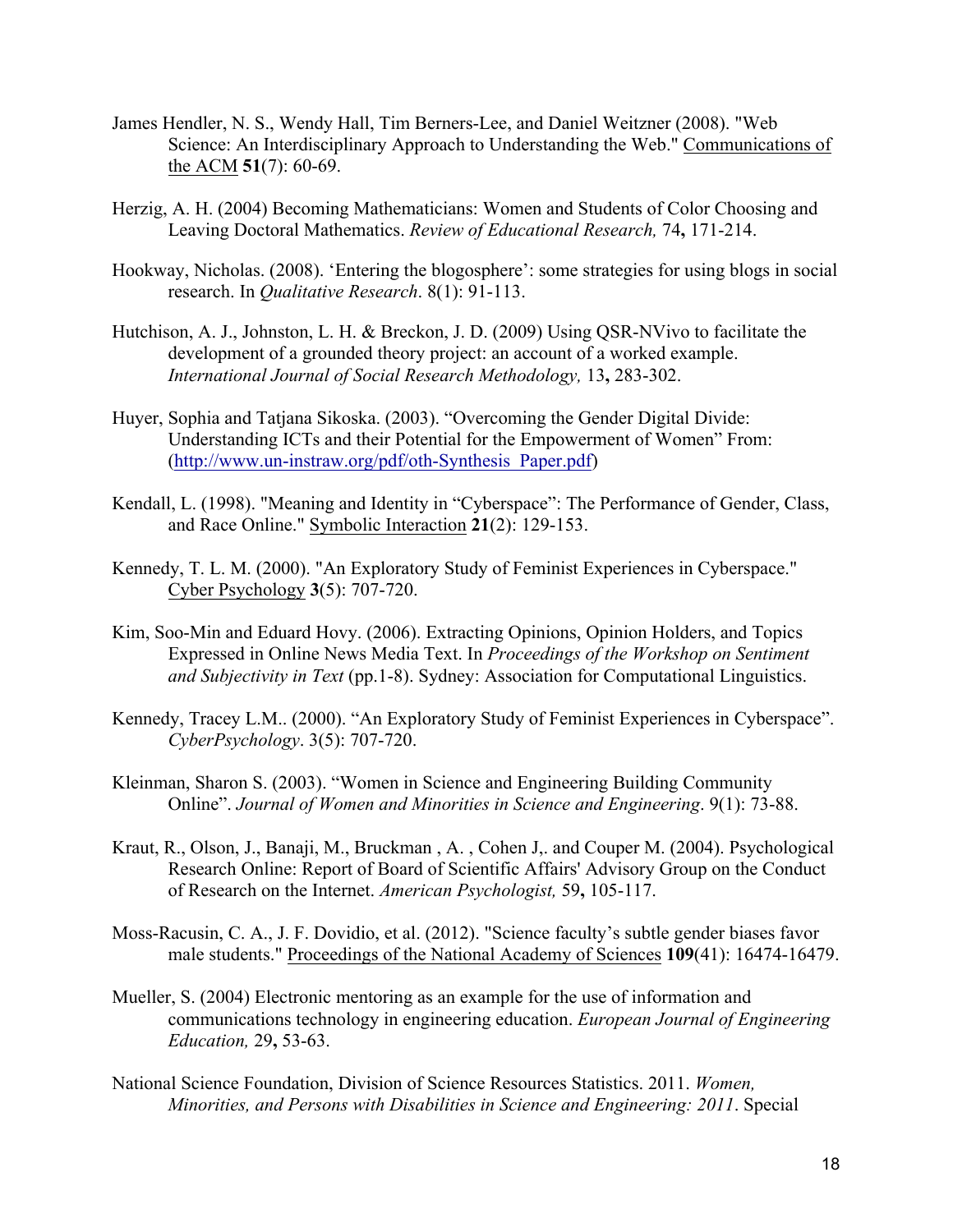Report NSF 11-309. Arlington, VA. Retrieved July 26, 2011. Available at http://www.nsf.gov/statistics/wmpd/.

- Nolan, Susan A., Cecilia H. Marzabadi, Valerie J. Kuck (2008). "Training and Mentoring of Chemists: A Study of Gender Disparity." Sex Roles **58**: 235-250.
- Packard, B. W.-L. (2003). "Web-based Mentoring: challenging traditional models to increase women's access." Mentoring & Tutoring: Partnership in Learning **11**(1): 53-66.
- Papacharissi, Zizi. (2008). The Virtual Sphere 2.0: The Internet, the Public Sphere and beyond. Handbook of Internet Politics, Andrew Chadwick & Philip Howard (eds.), Taylor& Francis.
- Polletta, Francesca. P. C. B. C., Christopher Anderson (2008). "Is Information Sharing Good for Deliberation? Link-Posting in an Online Forum." Journal of Public Deliberation **5**(1): 1- 20.
- Preston, Anne E., (2004). "Mentoring." In *Leaving Science: Occupational Exit from Scientific Careers*. New York: Russell Sage Foundation. 92-111.
- Robinson, L. (2007). "The cyberself: the self-ing project goes online, symbolic interaction in the digital age." New Media & Society **9**(1): 93-110.
- Ross, M. W. (2005). "Typing, doing, and being: Sexuality and the internet." The Journal of Sex Research **42**(4): 342-352.
- Sassen, S. (2002). "Towards a Sociology of Information Technology." Current Sociology **50**(3): 365-388.
- Schulz, M. S. (2011). "Values and the conditions of global communication." Current Sociology **59**(2): 238-251.
- Single, Peg B., Carol B. Muller, Christine M Cunningham, and Richard M Single. (2000). "Electronic Communities: A Forum for Supporting Women Professionals and Students in Technical and Scientific Fields". *Journal of Women and Minorities in Science and Engineering*. 6(2):115-129.
- Single, Peg B., Carol B. Muller, Christine M Cunningham, Richard M Single, and William S. Carlsen. (2005). "MentorNet: E-Mentoring for Women Students in Engineering and Science". *Journal of Women and Minorities in Science and Engineering*. 11(4): 295-309.
- Stein, A. (2008). "Women Lawyers Blog for Workplace Equality: Blogging as a Feminist Legal Method." 1-50.
- Thompson, E. C. (2006). "Internet-Mediated Networking and Academic Dependency in Indonesia, Malaysia, Singapore and the United States." Current Sociology **54**(1): 41-61.